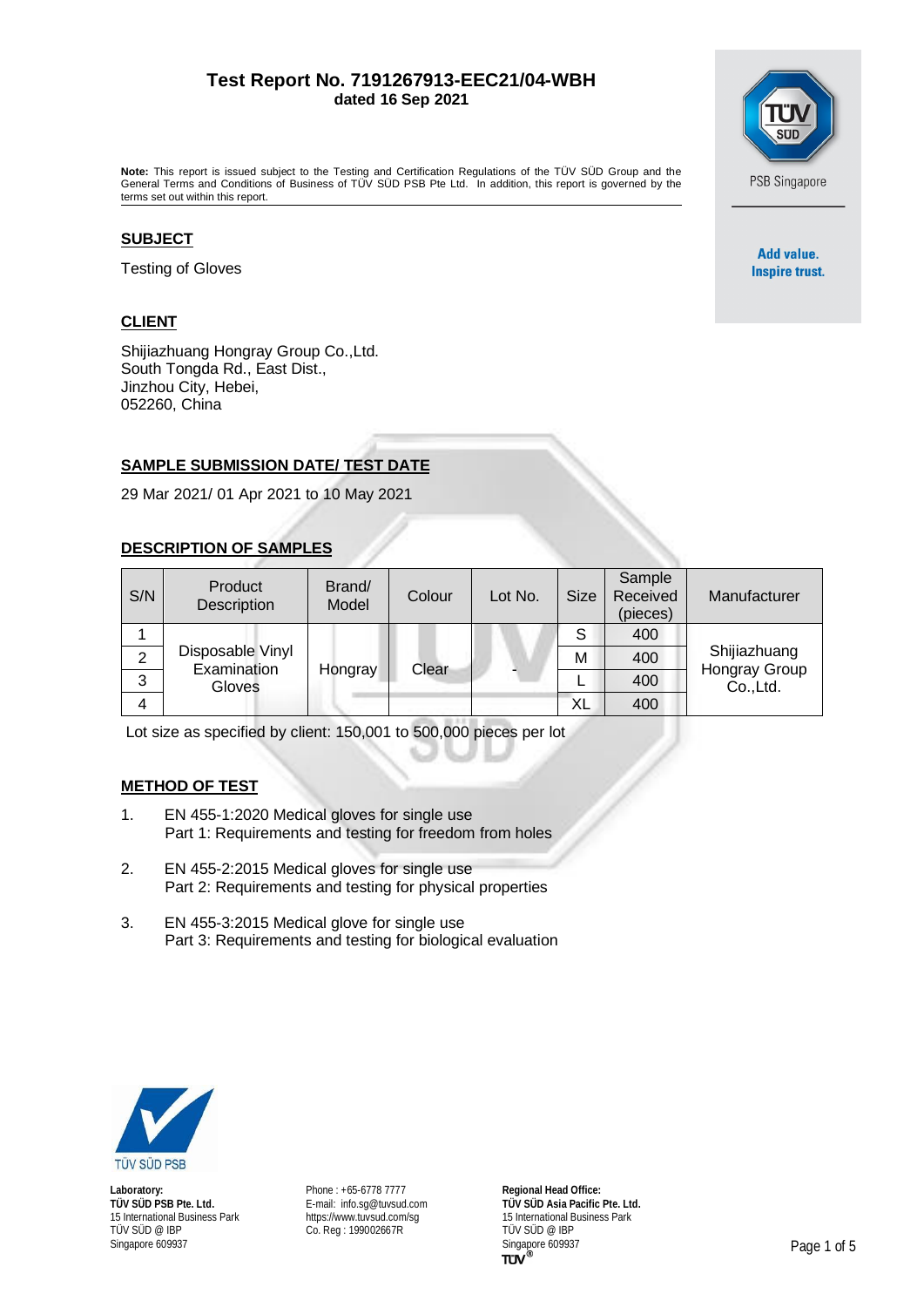

# **RESULTS**

Sample: Disposable Vinyl Examination Gloves, Hongray, Clear

# Table 1: Results for EN 455-1:2020

| Clause | Tests                 | Size | <b>Requirements</b> | No. of<br>non-compliers<br>allowed (pieces) | <b>Number</b><br>tested<br>(pieces) | Actual no. of<br>non-compliers<br>found (pieces) | Inferred<br>results |
|--------|-----------------------|------|---------------------|---------------------------------------------|-------------------------------------|--------------------------------------------------|---------------------|
| 5      | Freedom<br>from holes | S    | Shall not leak      | 10                                          | 315                                 |                                                  | Passed              |
|        |                       | M    |                     | 10                                          | 315                                 |                                                  | Passed              |
|        |                       |      |                     | 10                                          | 315                                 |                                                  | Passed              |
|        |                       | XL   |                     | 10                                          | 315                                 |                                                  | Passed              |

## Table 2: Results for EN 455-2:2015 Clauses 4-5

| Clause | <b>Tests</b>                                                       | <b>Size</b> | Requirements<br>(Median)                          | Number tested<br>(pieces) | <b>Results</b><br>(Median) | Inferred<br>results |
|--------|--------------------------------------------------------------------|-------------|---------------------------------------------------|---------------------------|----------------------------|---------------------|
|        | <b>Dimensions</b><br>a) Length (mm)                                | S           | $\geq 240$                                        | 13                        | 247                        | Passed              |
|        |                                                                    | M           |                                                   | 13                        | 248                        | Passed              |
|        |                                                                    |             |                                                   | 13                        | 248                        | Passed              |
| 4      |                                                                    | XL          |                                                   | 13                        | 246                        | Passed              |
|        | b) Width (mm)                                                      | S           | $80 \pm 10$                                       | 13 <sup>13</sup>          | 85                         | Passed              |
|        |                                                                    | M           | $95 \pm 10$                                       | 13                        | 95                         | Passed              |
|        |                                                                    |             | $110 \pm 10$                                      | 13                        | 104                        | Passed              |
|        |                                                                    | XL          | $\geq 110$                                        | 13                        | 113                        | Passed              |
|        | Strength<br>a) Force at break<br>(N)                               | S           | For vinyl<br>examination                          | 13 <sup>7</sup>           | 4.5                        | Passed              |
|        |                                                                    | M           |                                                   | 13                        | 4.2                        | Passed              |
|        |                                                                    | gloves:     |                                                   | 13                        | 4.6                        | Passed              |
| 5      |                                                                    | <b>XL</b>   | $\geq 3.6$                                        | 13                        | 4.6                        | Passed              |
|        | b) Force at break<br>after challenge<br>testing $(N)$<br>7 days at | S           | For vinyl<br>examination<br>gloves:<br>$\geq 3.6$ | 13                        | 4.4                        | Passed              |
|        |                                                                    | M           |                                                   | 13                        | 4.0                        | Passed              |
|        |                                                                    |             |                                                   | 13                        | 4.5                        | Passed              |
|        | (70±2)°C                                                           | XL          |                                                   | 13                        | 4.2                        | Passed              |

# Table 3: Results for EN 455-2:2015 Clause 7

| Clause | Tests     | <b>Requirements</b>                                                                                                                                                                                                      | <b>Results</b> | Inferred<br>results |
|--------|-----------|--------------------------------------------------------------------------------------------------------------------------------------------------------------------------------------------------------------------------|----------------|---------------------|
|        | Labelling | Manufacturers shall label the glove and/or the<br>packaging with the date of manufacture in<br>accordance with EN ISO 15223-1:2012 and EN<br>1041:2008+A1:2013. Date of manufacture is<br>defined as the packaging date. | Observed       | Passed              |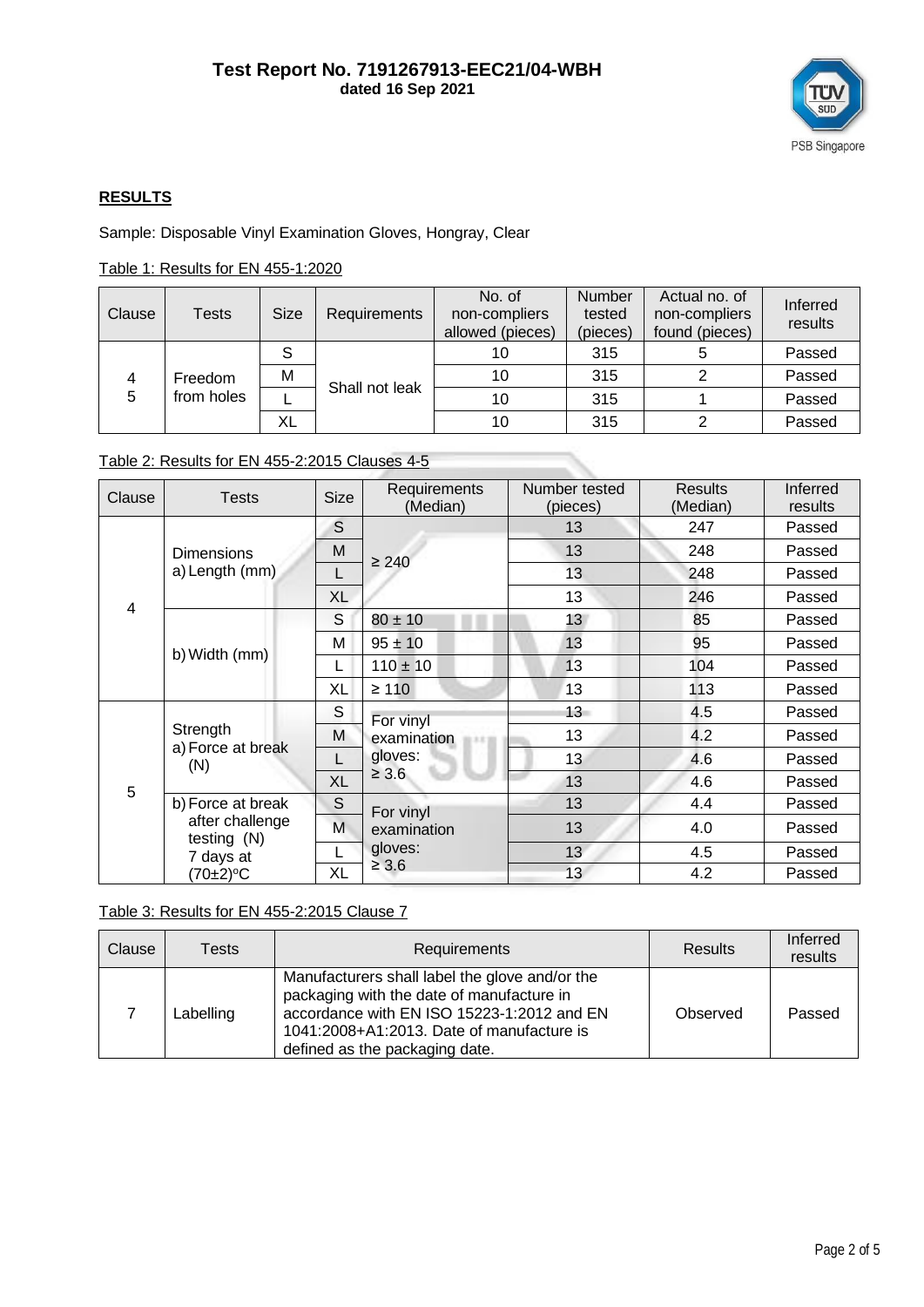

# **RESULTS (cont'd)**

## Sample: Disposable Vinyl Examination Gloves, Hongray, Clear

## Table 4: Results for EN 455-3:2015 Clauses 4.2-4.5

| Clause     | Tests                  | Requirements                                                                                                            | Results / Remarks                                                                                | Inferred<br>results                  |
|------------|------------------------|-------------------------------------------------------------------------------------------------------------------------|--------------------------------------------------------------------------------------------------|--------------------------------------|
| 4.2        | Chemicals              | Gloves shall not be dressed with talcum<br>powder (magnesium silicate).                                                 | Glove is not dressed with<br>talcum powder, based on<br>client's declaration letter              | Passed                               |
|            |                        | Manufacturer shall disclose<br>Other chemicals<br>upon request a list of<br>chemical ingredients                        |                                                                                                  | ΝA                                   |
| 4.3<br>5.1 | Endotoxins             | < 20 EU/pair for gloves labelled with<br>'low endotoxin content'.                                                       | Not labelled with 'low<br>endotoxin content'                                                     | ΝA                                   |
| 4.4<br>5.2 | Powder-<br>free gloves | For powder-free gloves: The total<br>quantity of powder residues shall not<br>exceed 2 mg per glove.                    | S<br>0.09 mg per glove<br>M<br>0.30 mg per glove<br>0.18 mg per glove<br>XL<br>0.45 mg per glove | Passed<br>Passed<br>Passed<br>Passed |
| 4.5<br>5.3 | Proteins,<br>leachable | The manufacturer shall strive to<br>minimize the leachable protein level for<br>gloves containing natural rubber latex. | Not natural rubber latex<br>glove                                                                | NA                                   |

# Table 5: Results for EN 455-3:2015 Clause 4.6

| Clause           | <b>Tests</b> | Requirements                                                                                                                                                                                                                                                                 | <b>Results</b> |  |
|------------------|--------------|------------------------------------------------------------------------------------------------------------------------------------------------------------------------------------------------------------------------------------------------------------------------------|----------------|--|
| 4.6              | Labelling    | In addition to the labelling specified in EN 1041:2008+A1:2013 and the<br>relevant symbols given in EN ISO 15223-1:2012, the following<br>requirements apply:                                                                                                                |                |  |
|                  |              | a) medical gloves containing natural rubber latex shall be labelled on<br>the packaging of at least the smallest packaging unit with the EN<br>ISO 15223-1:2012 symbol for latex;                                                                                            | <b>NA</b>      |  |
|                  |              | The labelling shall include the following or equivalent warning<br>statement together with the symbol: '(Product) contains natural<br>rubber latex which may cause allergic reactions, including<br>anaphylactic responses';                                                 | ΝA             |  |
|                  |              | b) the labelling shall include a prominent indication of whether the<br>glove is powdered or powder-free;                                                                                                                                                                    | Comply         |  |
|                  |              | c) sterile powdered gloves shall be labelled with the following or<br>equivalent: 'CAUTION: Surface powder shall be removed<br>aseptically prior to undertaking operative procedures in order to<br>minimize the risk of adverse tissue reactions';                          | <b>NA</b>      |  |
|                  |              | d) for any medical glove containing natural rubber latex the product<br>labelling shall not include:<br>- any term suggesting relative safety, such as low allergenicity,<br>hypoallergenicity or low protein;<br>- any unjustified indication of the presence of allergens; | <b>NA</b>      |  |
|                  |              | if the manufacturer labels the gloves with the protein content, the<br>e)<br>process limit, measured as specified in 5.3 shall be given.                                                                                                                                     | <b>NA</b>      |  |
| Inferred results |              |                                                                                                                                                                                                                                                                              |                |  |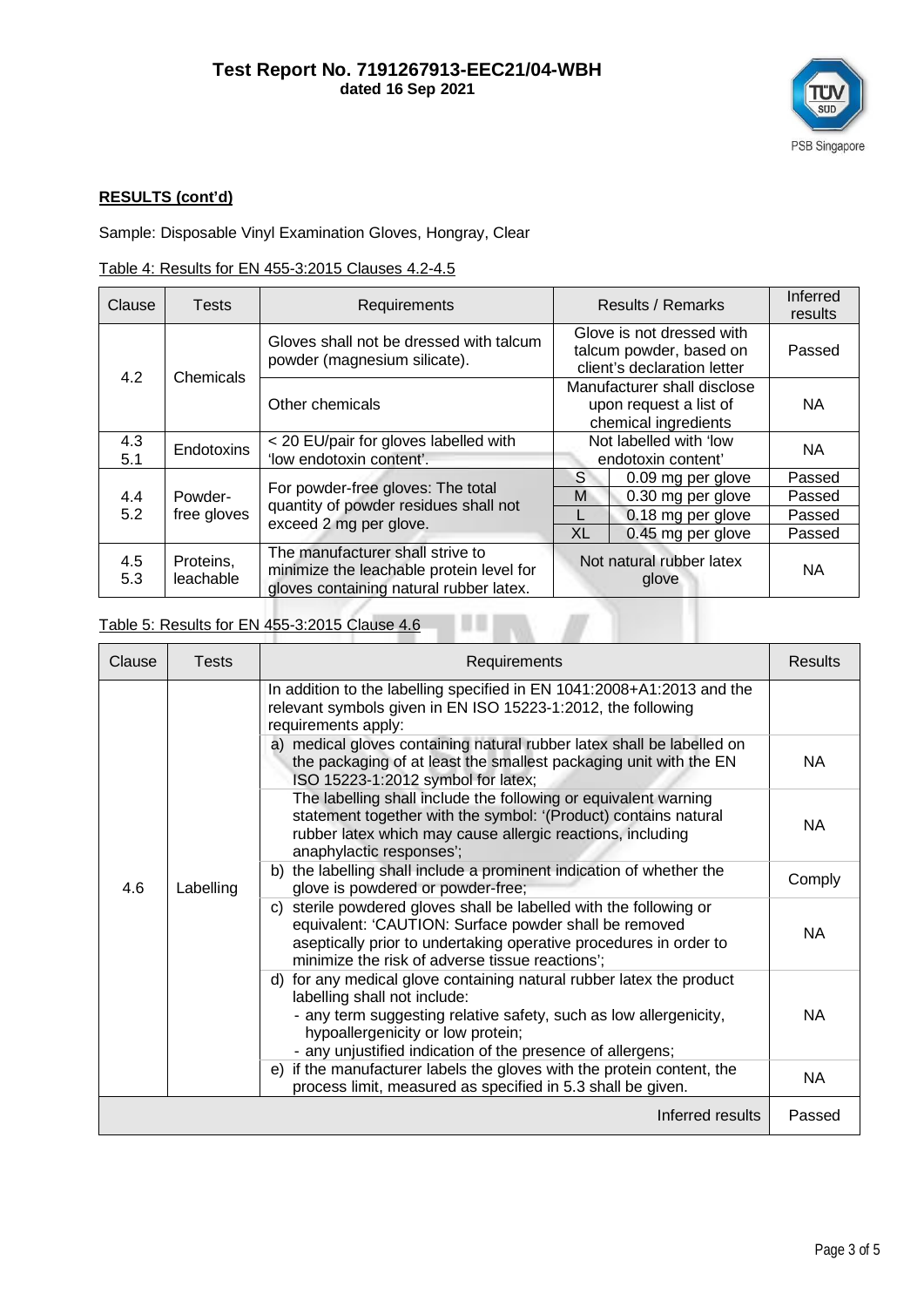

## **REMARKS**

- 1. Test results stated in this test report is a reproduction of test results reported in Test report No. 7191256991- EEC20/03-WBH dated 12 May 2021.
- 2. The Product Description was changed to "Disposable Nitrile Examination Gloves" in this report from "Disposable Nitrile Gloves" as mentioned in 7191256991-EEC20/03-WBH on the basis of the declaration by the client that the product is exactly the same.
- 3. Lot No. was not provided by client.
- 4. Labelling requirements are assessed based on submitted packaging artwork by client.
- 5. NA: Not applicable for the submitted sample.

Yeo Poh Kwang Wong Bee Hui Associate Engineer

Medical Health Services (NAM)

#### **APPENDIX**



Photo: Disposable Vinyl Examination Gloves, Hongray, Clear